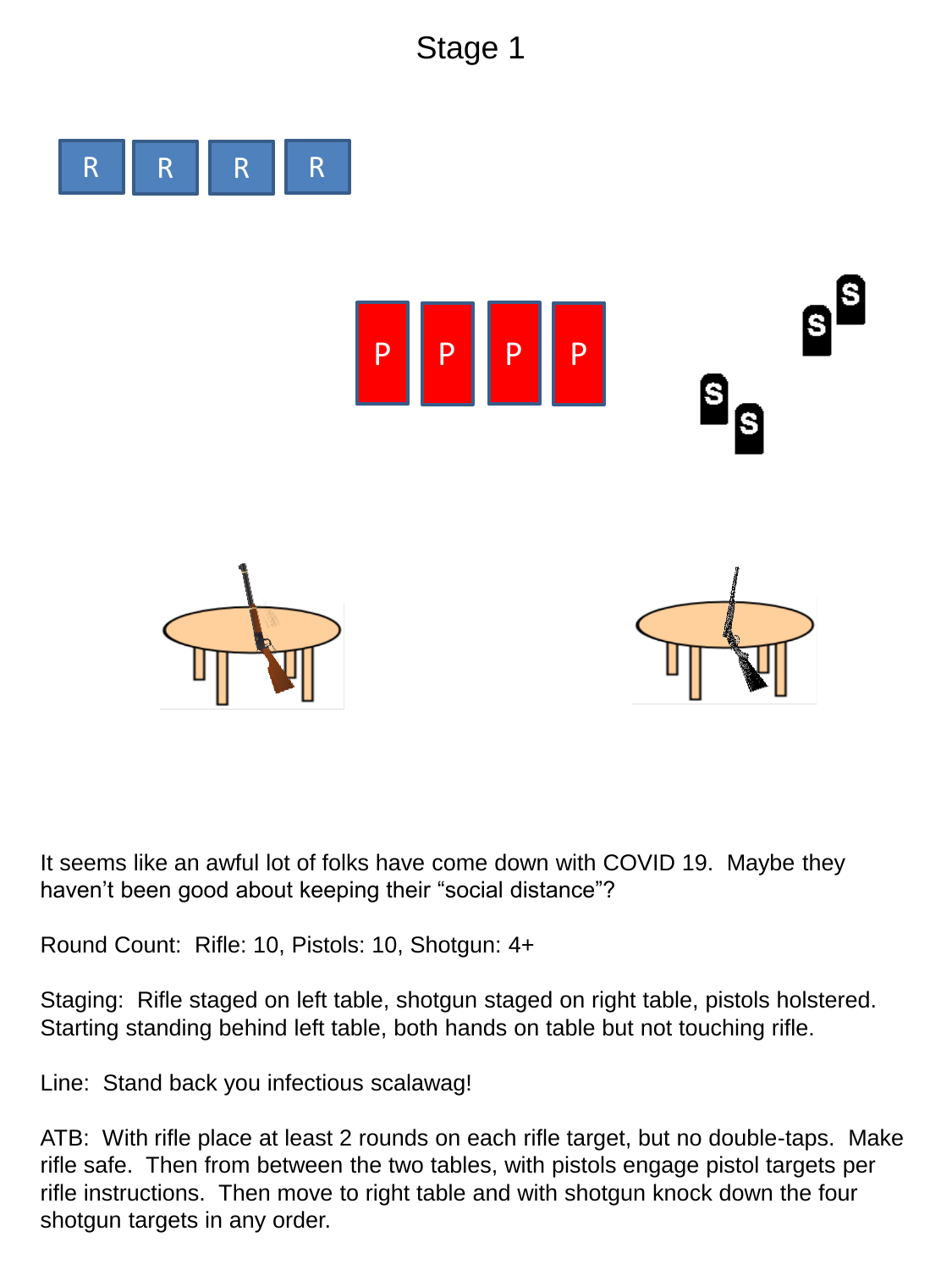## Stage 2



With folks having been told to stay home, there'd been a run on all the saloons and the whiskey, scotch and rum was gone weeks ago.

Round Count: Rifle: 10, Pistols: 10, Shotgun: 4+

Staging: Rifle staged on left table, shotgun staged on right table, pistols holstered. Start standing anywhere between the tables with hands on pistols.

Line: Amo el tequila!

ATB: With first pistol alternate between the inside pistol targets for 5 rounds starting from either end. With second pistol alternate between the outside pistol targets for 5 rounds starting from either end. Then move to left table and with rifle engage rifle targets per pistol instructions. Make rifle safe. Then move to right table and with shotgun knock down the four shotgun targets in any order.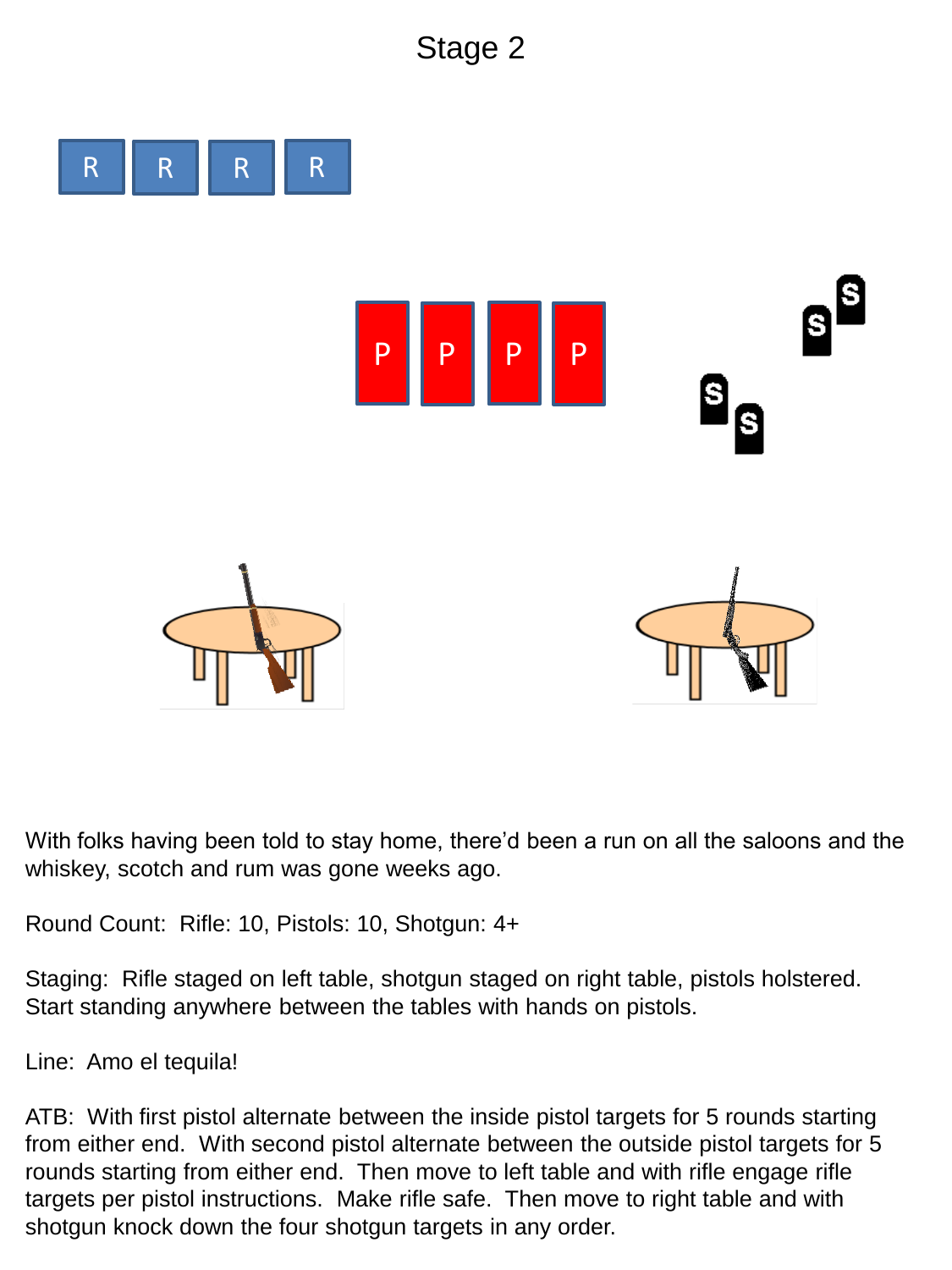

With so many folks getting sick, lots of territories have had bad turnouts for their primary elections. Gee, there's more campaign signs around town than there are voters!

Round Count: Rifle: 10, Pistols: 10, Shotgun: 4+

Staging: Rifle and shotgun staged on right table, pistols holstered. Start standing behind either left or right table. Guns may be shot in any order but rifle cannot be shot last.

Line: I use Federal primaries!

ATB: If starting behind left table, with pistols engage pistol targets in a Nevada sweep starting from either end. Pistols may be re-holstered or made safe on table. Move to right table and with rifle engage rifle targets per pistol instructions. With shotgun knock down the four shotgun targets in any order.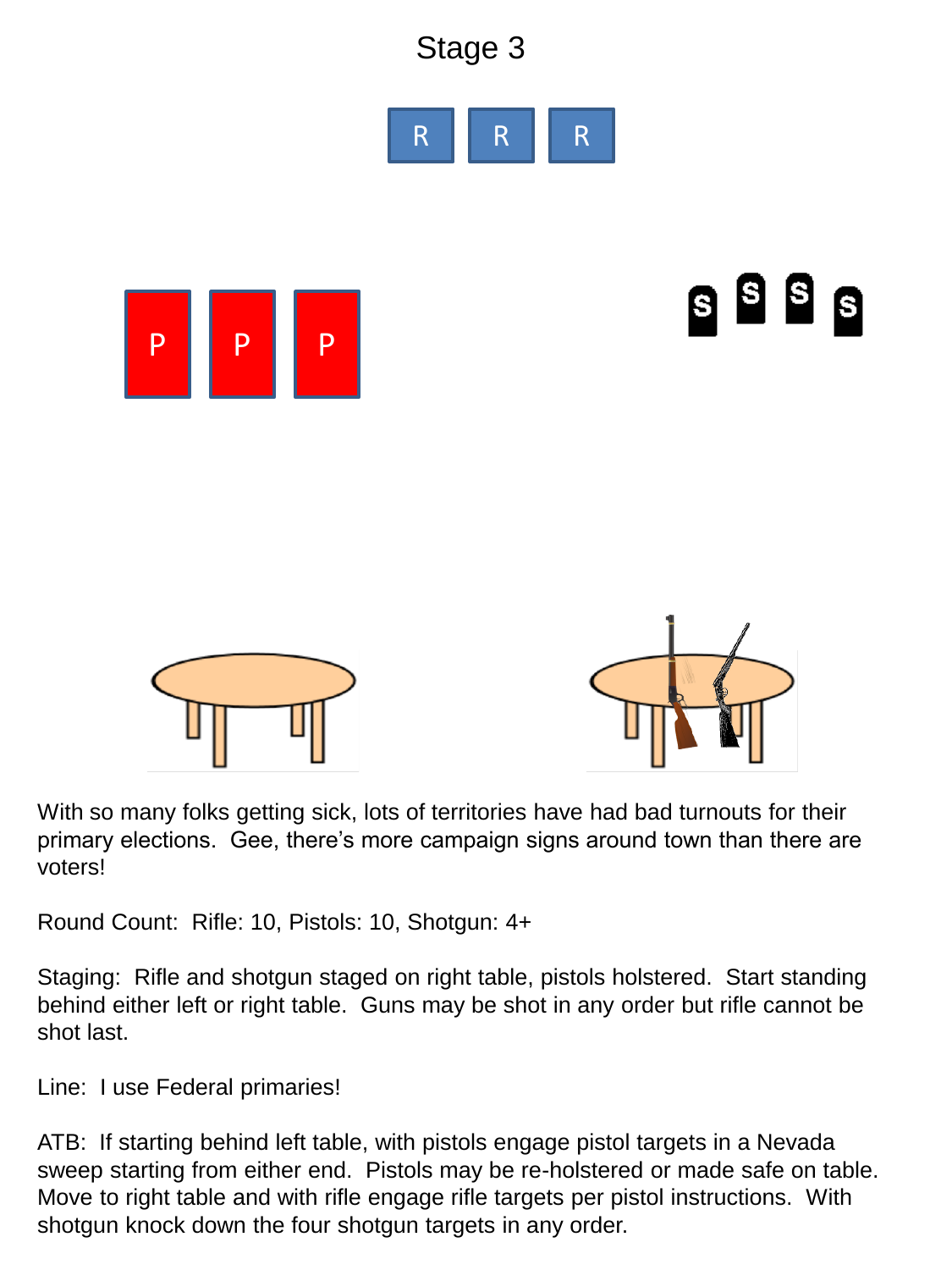

With the governor closing down all the bars and restaurants to slow down the spread of this dang flu, new places have discretely opened their doors to slake our thirsts. They're called "sneeze-easies"!

Round Count: Rifle: 10, Pistols: 10, Shotgun: 2+

Staging: Shotgun staged on right table; pistols holstered. Start standing with one foot touching the start plate, rifle in hands.

Line: Aaaachooo!

ATB: With rifle engage the three static targets in a 3-2-3 sweep starting from either end, then knock down the two knock-down targets. Misses on the static targets count as misses, but shooter may reload to make up misses on the knock-down targets if desired (knock-down targets still standing count as misses). Move to table of choice and make rifle safe. From left table with first pistol engage pistol targets starting from one end in a 3-2 sweep. With second pistol engage pistol targets starting from the other end in a 3-2 sweep. From the right table with shotgun knock down the two shotgun targets.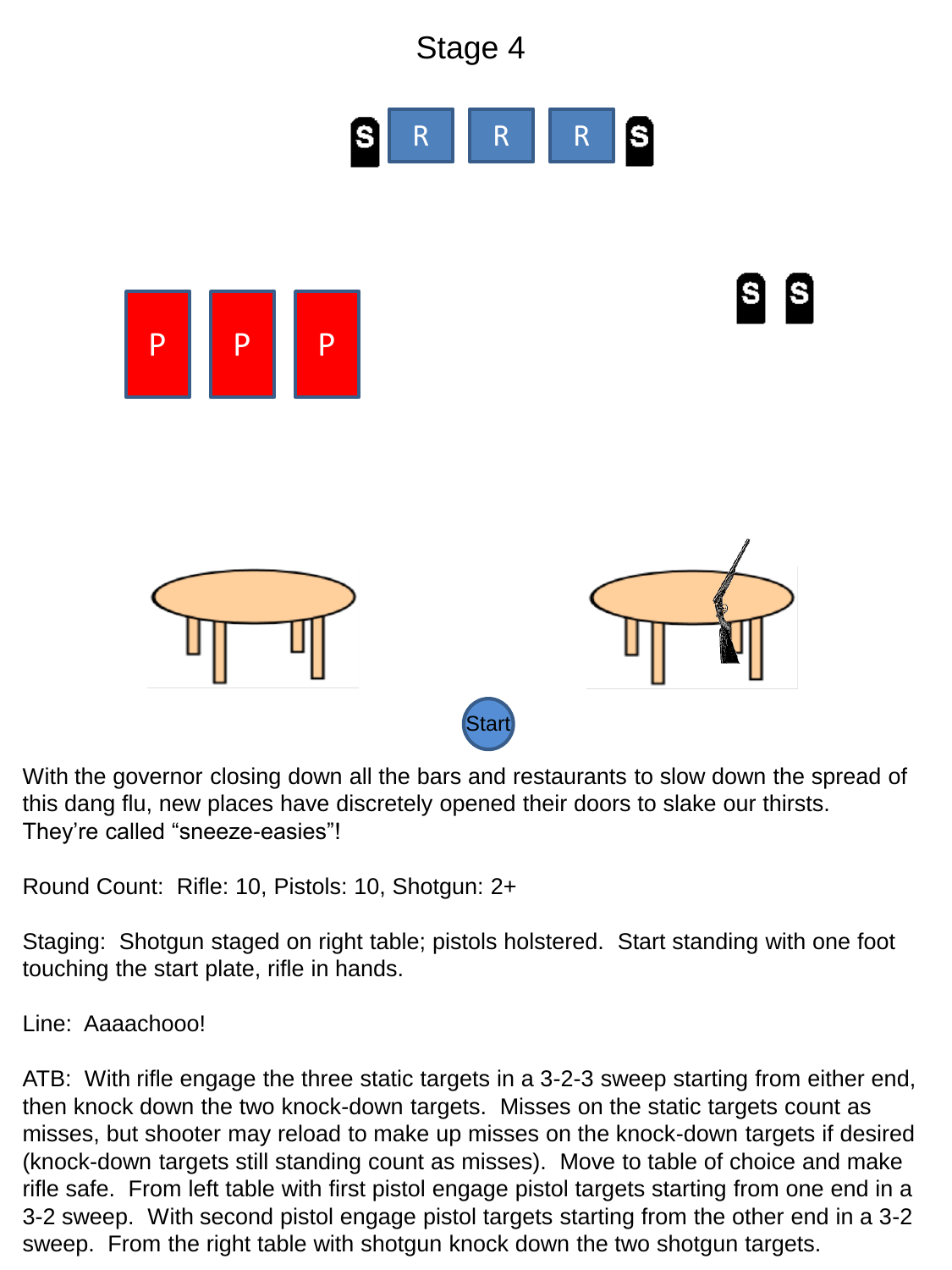

It sure is nice to see the State opening, but with all the masks, you aren't sure who is who!

Round Count: Rifle: 10, Pistols: 10, Shotgun: 4+

Staging: Rifle and shotgun staged on the table; pistols holstered. Start standing with one foot touching the start plate, both hands on hat.

Line: Who is that masked person!

ATB: With first pistol place 5 rounds on one of the pistol targets. With second pistol alternate between the pistol targets starting on the other target. Move to table. Then with rifle engage rifle targets per pistol instructions. Make rifle safe. Then with shotgun knock down the four shotgun targets in any order.